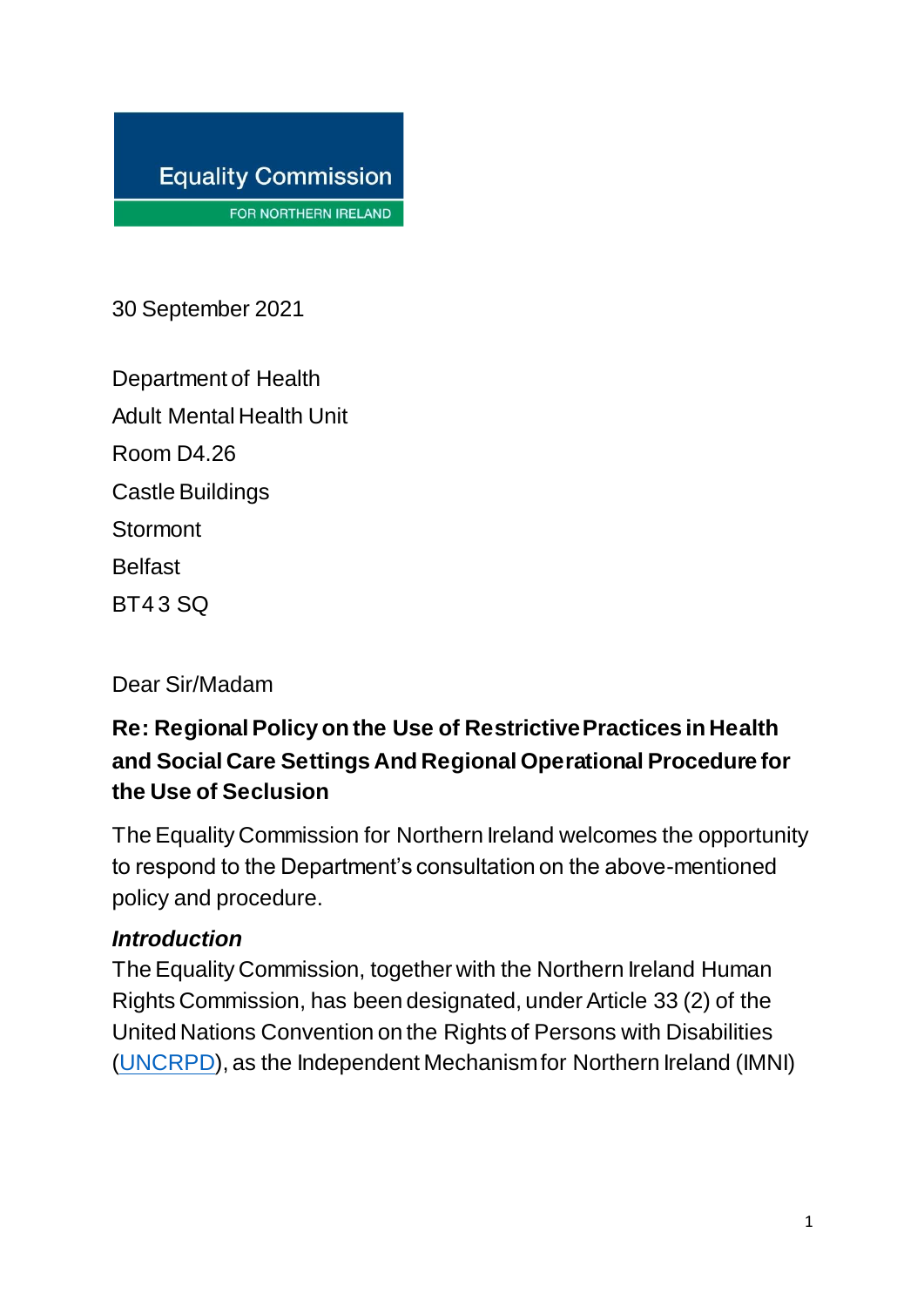to promote, protect and monitor the implementation of the Convention here<sup>1</sup>.

Together with the Scottish Human Rights Commission and the Equality and Human Rights Commission we comprise the United Kingdom Independent Mechanism (UKIM).

The United Kingdom ratified the UNCRPD in 2009.

# *United Nations Convention on the Rights of Persons with Disabilities*

[Article 15](https://www.un.org/development/desa/disabilities/convention-on-the-rights-of-persons-with-disabilities/article-15-freedom-from-torture-or-cruel-inhuman-or-degrading-treatment-or-punishment.html) of the UNCRPD requires that:

'1. No one shall be subjected to torture or to cruel, inhuman or degrading treatment or punishment. In particular, no one shall be subjected without his or her free consent to medical or scientific experimentation.

2. States Parties shall take all effective legislative, administrative, judicial or other measures to prevent persons with disabilities, on an equal basis with others, from being subjected to torture or cruel, inhuman or degrading treatment or punishment.'

[Article 17](https://www.un.org/development/desa/disabilities/convention-on-the-rights-of-persons-with-disabilities/article-17-protecting-the-integrity-of-the-person.html) of the Convention, Protecting the integrity of the person, which requires that 'Every person with disabilities has a right to respect for his or her physical and mental integrity on an equal basis with others', is also pertinent.

[Article 26,](https://www.un.org/development/desa/disabilities/convention-on-the-rights-of-persons-with-disabilities/article-26-habilitation-and-rehabilitation.html) Habilitation and rehabilitation requires that the State Party [T]ake effective and appropriate measures […] to enable persons with disabilities to attain and maintain maximum independence [and] full physical, mental, social and vocational ability, and full inclusion and participation in all aspects of life'.

 $\overline{a}$ <sup>1</sup> Further information about the work of the Independent Mechanism for Northern Ireland is available [here](https://www.equalityni.org/uncrpd)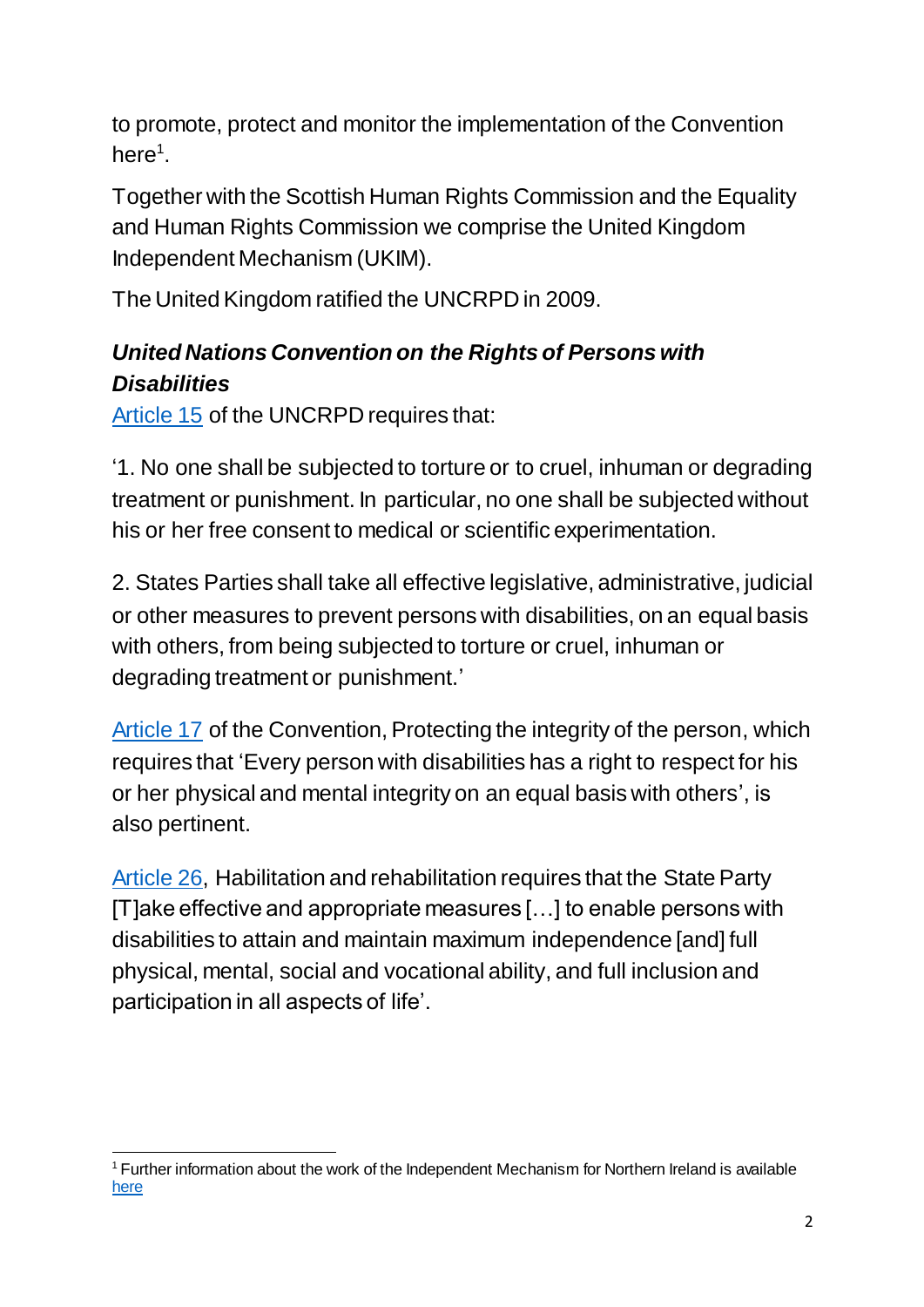## *In Defence of Dignity*

In 2012, the NI Human Rights Commission (NIHRC) reported on its investigation of the human rights of older persons<sup>2</sup> in nursing homes, 'In Defence of Dignity'<sup>3</sup>.

The report addressed the use of restraint against the provisions of a range of human rights standards additional to the UNCRPD, including the European Convention on Human Rights  $(ECHR)^4$ , the International Covenant on Civil and Political Rights (ICCPR) and the Convention Against Torture (CAT).

The report identified that in certain circumstances the excessive use of restraints, routinely used in care homes, can amount and indeed had amounted to individuals being treated in an inhuman and degrading manner<sup>5</sup>. Instances of abuse had occurred as a result of the excessive application of restraints, both physical and chemical. The NIHRC identified that the absence of a statutory definition of restraint had contributed to a lack of coherent guidance on the acceptable use of restraint<sup>6</sup>.

Whilst noting that the mental capacity legislation makes provision for a statutory definition of restraint where an individual is considered to lack capacity, the Commission considered that there was a need for broader awareness of the potential for the application of restraint in health and social care settings to impact adversely on the right to freedom from torture, or cruel, inhuman or degrading treatment.

The NIHRC recommended the use of the human rights-based standards adopted by the Committee for the Prevention of Torture (CPT) regarding

 $\overline{a}$ <sup>2</sup> Many older persons living in care homes have acquired disabilities.

<sup>&</sup>lt;sup>3</sup> NI Human Rights Commission (2012): In Defence of Dignity: The Human Rights of Older People in [Nursing Homes](https://nihrc.org/uploads/documents/research-and-investigations/older-people/in-defence-of-dignity-investigation-report-March-2012.pdf) (Belfast: NI Human Rights Commission). Available at: [http://www.nihrc.org/documents/research-and-investigations/older-people/in-defence-of-dignity](http://www.nihrc.org/documents/research-and-investigations/older-people/in-defence-of-dignity-investigation-report-March-2012.pdf)[investigation-report-March-2012.pdf](http://www.nihrc.org/documents/research-and-investigations/older-people/in-defence-of-dignity-investigation-report-March-2012.pdf)

<sup>&</sup>lt;sup>4</sup> Incorporated into UK domestic law through the Human Rights Act 1998.

<sup>5</sup> NI Human Rights Commission (2012): Op.Cit.

<sup>6</sup> Ibid.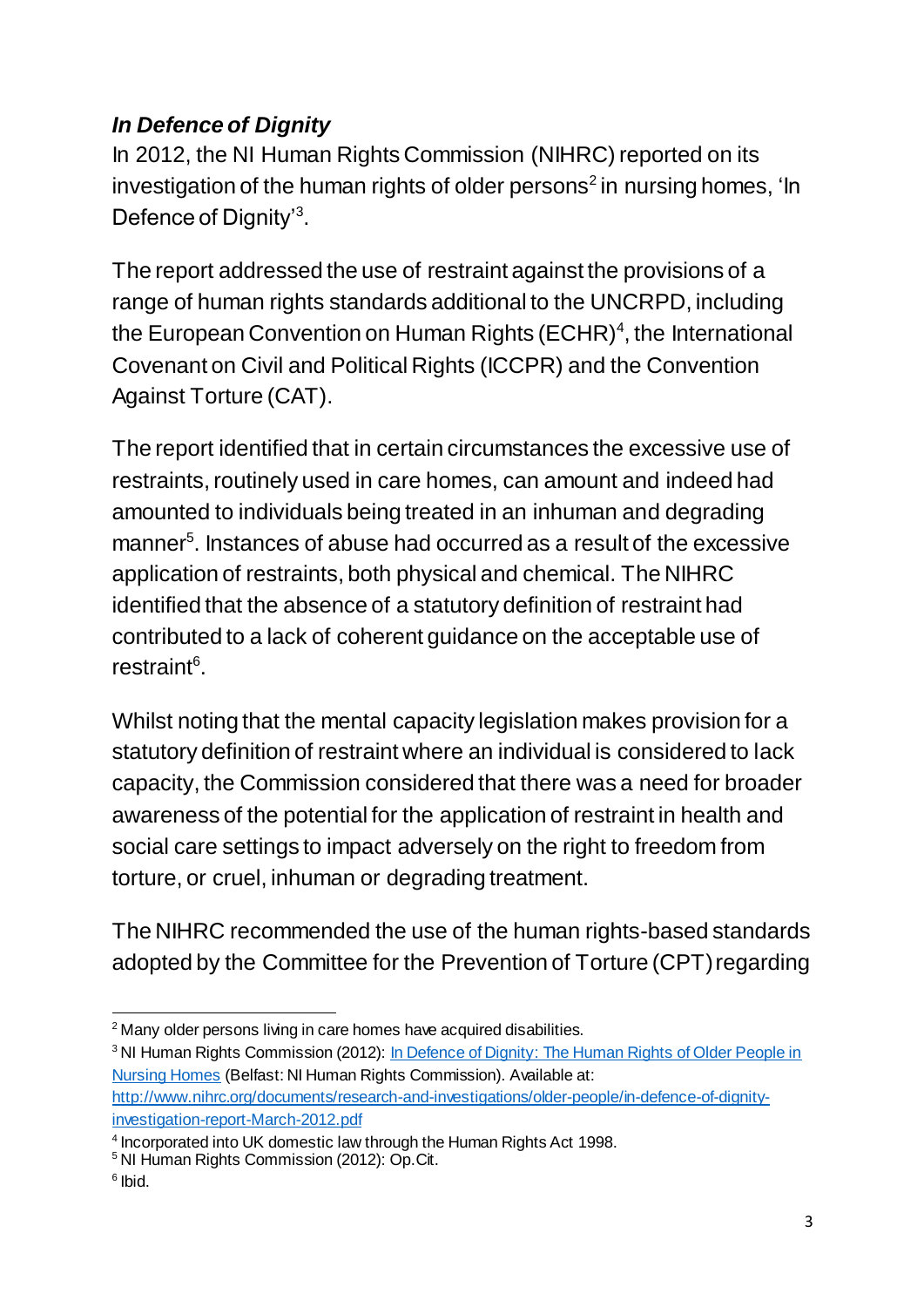psychiatric establishments to inform the use of restraint in the context of health and social care in Northern Ireland:

- that restraint is subject to a clearly defined policy
- initial attempts of restraint should as far as possible be non-physical
- physical restraint should in principle be limited to manual control
- staff should receive training on the use of non-physical and manual restraint, and

• all instances of physical restraint should be recorded in a specific register and in the person's file<sup>7</sup>.

The NIHRC pointed out that the CPT also requires that the use of "chemical restraint", that is, sedating medication, should be governed by clear rules and subject to the same oversight as regards any other means of restraint<sup>8</sup>.

NIHRC also drew attention to the use of electronic means of restraint e.g. 'wandering' technology such as 'tag' monitors or alarm mats, a type of restraint not acknowledged in the consultation document<sup>9</sup>.

The report also highlighted Article 27 of Council of Europe Recommendation (2004)10 requires that restraint should only be used in compliance with the principle of least restriction, to prevent imminent harm to the person concerned or others, and in proportion to the risks entailed. Measures of restraint should only be used under medical supervision and appropriately documented. In addition, the reasons for and duration of restraint should be recorded in the person's records. All

 $\overline{a}$ <sup>7</sup> NI Human Rights Commission (2012): page 59

<sup>8</sup> Ibid.

<sup>9</sup> NI Human Rights Commission (2012): page 62.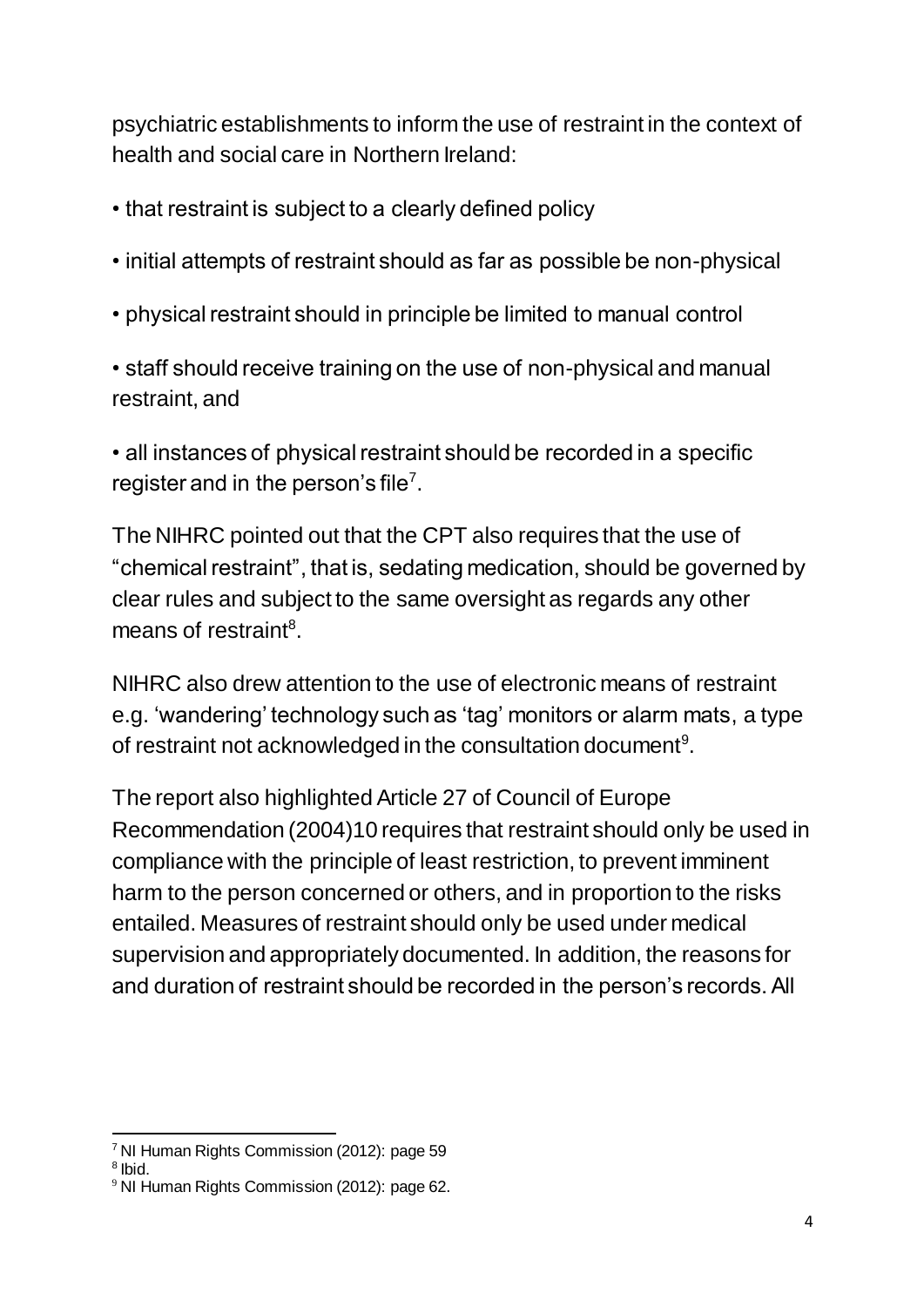instances of physical restraint should also be recorded in a register so that the use of restraint can be appropriately monitored<sup>10</sup>.

#### *Independent Mechanism*

In [Disability Rights in the UK](https://www.equalityni.org/ECNI/media/ECNI/Publications/Delivering%20Equality/UKIM-ShadowReport-July17.pdf) (2017,) the UK Independent Mechanism expressed concern about the use of physical and/or chemical restraint in detention, healthcare and some education settings $^{11}$ .

UKIM recommended that evidence on the extent of the use of physical, chemical and mechanical restraints and segregation and seclusion, is routinely published in relation to: prisons; the youth justice system; health and social care settings; and education settings $^{12}$ .

UKIM also recommended that he UK and devolved governments should take steps towards eradicating the use of physical and chemical restraint for reasons of disability, including mental health related disability, in all settings. Steps could include:

- A commitment to achieving a shared understanding and consistent human rights approach across all government regulators, inspectorates and ombudsmen.
- Reviewing national and international use of best practice on methods of de-escalation and other practices which avoid resort to the use of restraint.
- Requesting technical assistance from the UN Special Rapporteur on the Rights of Persons with Disabilities.
- Ensuring all relevant professionals and staff have appropriate training and knowledge of best practice.

In any steps taken, the UK and devolved governments should ensure that reduction in the use of force or chemical restraint does not lead to

 $\overline{a}$ <sup>10</sup> Council of Europe Committee of Ministers: Recommendation No.REC (2004) 10 concerning the [protection of human rights and dignity of persons with mental disorder,](https://rm.coe.int/rec-2004-10-em-e/168066c7e1) paragraphs 191-204, pages

<sup>37-38.</sup> The use of chemical restraint is addressed at paragraph 145, page 32.

<sup>&</sup>lt;sup>11</sup> United Kingdom Independent Mechanism (2017)[: Disability Rights in the UK,](https://www.equalityni.org/ECNI/media/ECNI/Publications/Delivering%20Equality/UKIM-ShadowReport-July17.pdf) paragraph 11.1, page 75.

<sup>&</sup>lt;sup>12</sup> United Kingdom Independent Mechanism (2017)[: Disability Rights in the UK](https://www.equalityni.org/ECNI/media/ECNI/Publications/Delivering%20Equality/UKIM-ShadowReport-July17.pdf), paragraphs 109-110, pages 28-29.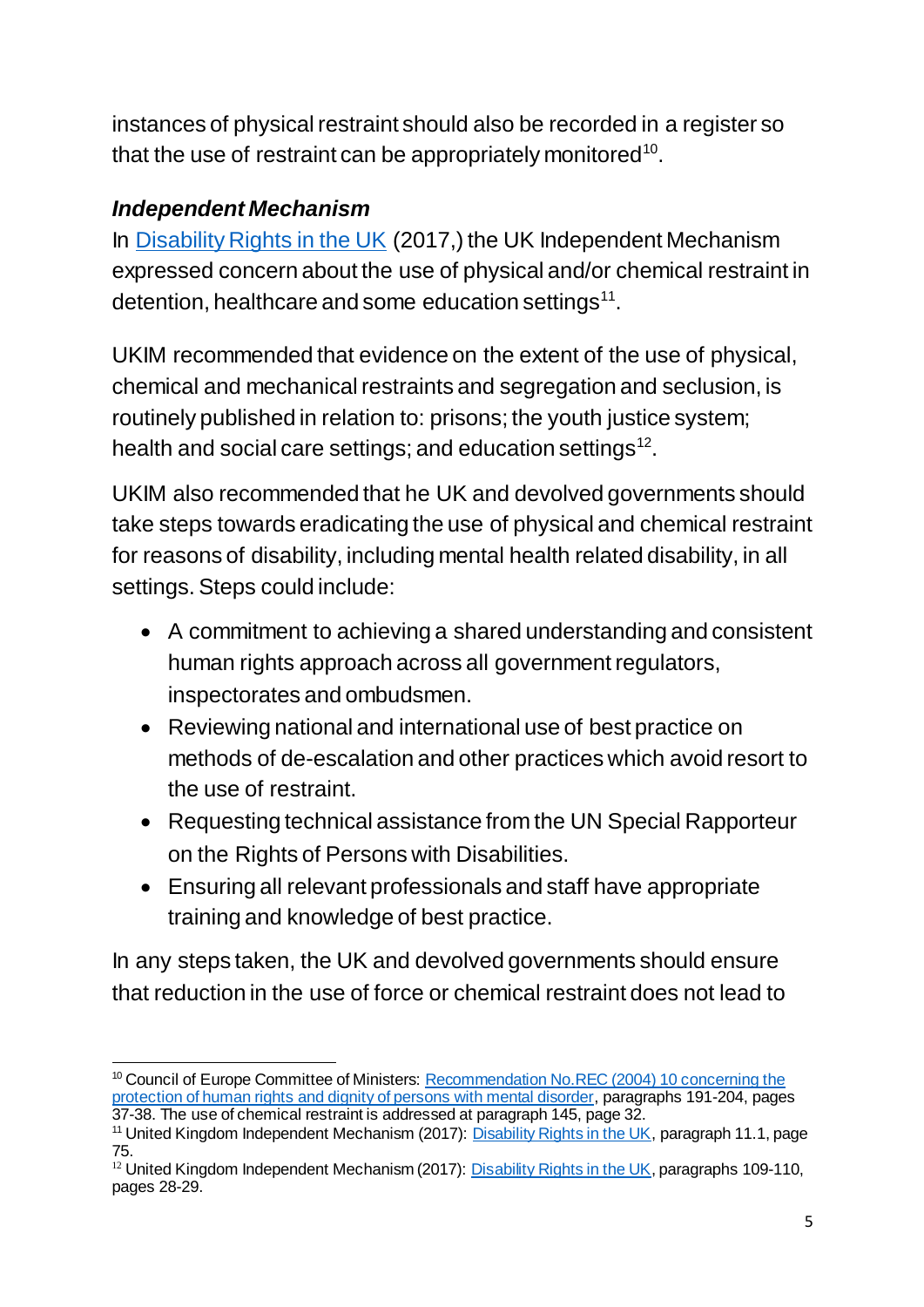an increase in other restrictive practices which threaten human rights such as segregation or isolation.

UKIM point out that in Northern Ireland, the Mental Capacity (NI) Act 2016 makes provision for a statutory definition of restraint but that this only applies in circumstances in which an individual is deemed to lack capacity<sup>13</sup>.

In [Disability Rights in Northern Ireland](https://www.equalityni.org/ECNI/media/ECNI/Publications/Delivering%20Equality/CRPD-NI-supplementary-submissionLOI.pdf) (2017) the Independent Mechanism for Northern Ireland highlighted that the Criminal Justice and Courts Act 2015 which applies to England and Wales provides a freestanding offence for a care worker to ill-treat or neglect a person they have care of, noting that there is no equivalent free standing offence in Northern Ireland<sup>14</sup>.

## *Committee on the Rights of Persons with Disabilities*

The Committee on the Rights of Persons with Disabilities, in its [concluding observations](https://www.equalityni.org/ECNI/media/ECNI/Publications/Delivering%20Equality/CRPD-ConcludingObservationsAug17.pdf) (2017|) following examination of the initial report on implementation of the Convention by the UK, expressed concern about:

'the continued use of physical, mechanical and chemical restraint, including the use of Taser guns and similar weapons, on persons with disabilities, which affects persons with psychosocial disabilities in prisons, the youth justice system, health-care and education settings, as well as practices of segregation and seclusion'<sup>15</sup>.

Furthermore, the Committee expressed its deep concern that 'these measures disproportionally affect black and other persons with disabilities belonging to ethnic minorities'. It is also expressed concern about the absence of a unified strategy in the State party to review these practices and at the occurrence

 $\overline{a}$ <sup>13</sup> United Kingdom Independent Mechanism (2017)[: Disability Rights in the UK](https://www.equalityni.org/ECNI/media/ECNI/Publications/Delivering%20Equality/UKIM-ShadowReport-July17.pdf), paragraph 166, page 78.

<sup>&</sup>lt;sup>14</sup> Independent Mechanism for Northern Ireland (2017): [Disability Rights in Northern Ireland](https://www.equalityni.org/ECNI/media/ECNI/Publications/Delivering%20Equality/CRPD-NI-supplementary-submissionLOI.pdf) -Supplementary Submission to inform the CRPD List of Issues on the UK, page 18.

<sup>&</sup>lt;sup>15</sup> UN Committee on the Rights of Persons with Disabilities (2017)[: Concluding observations](https://www.equalityni.org/ECNI/media/ECNI/Publications/Delivering%20Equality/CRPD-ConcludingObservationsAug17.pdf) on the [initial report of the United Kingdom of Great Britain and Northern Ireland,](https://www.equalityni.org/ECNI/media/ECNI/Publications/Delivering%20Equality/CRPD-ConcludingObservationsAug17.pdf) paragraph 36, page 7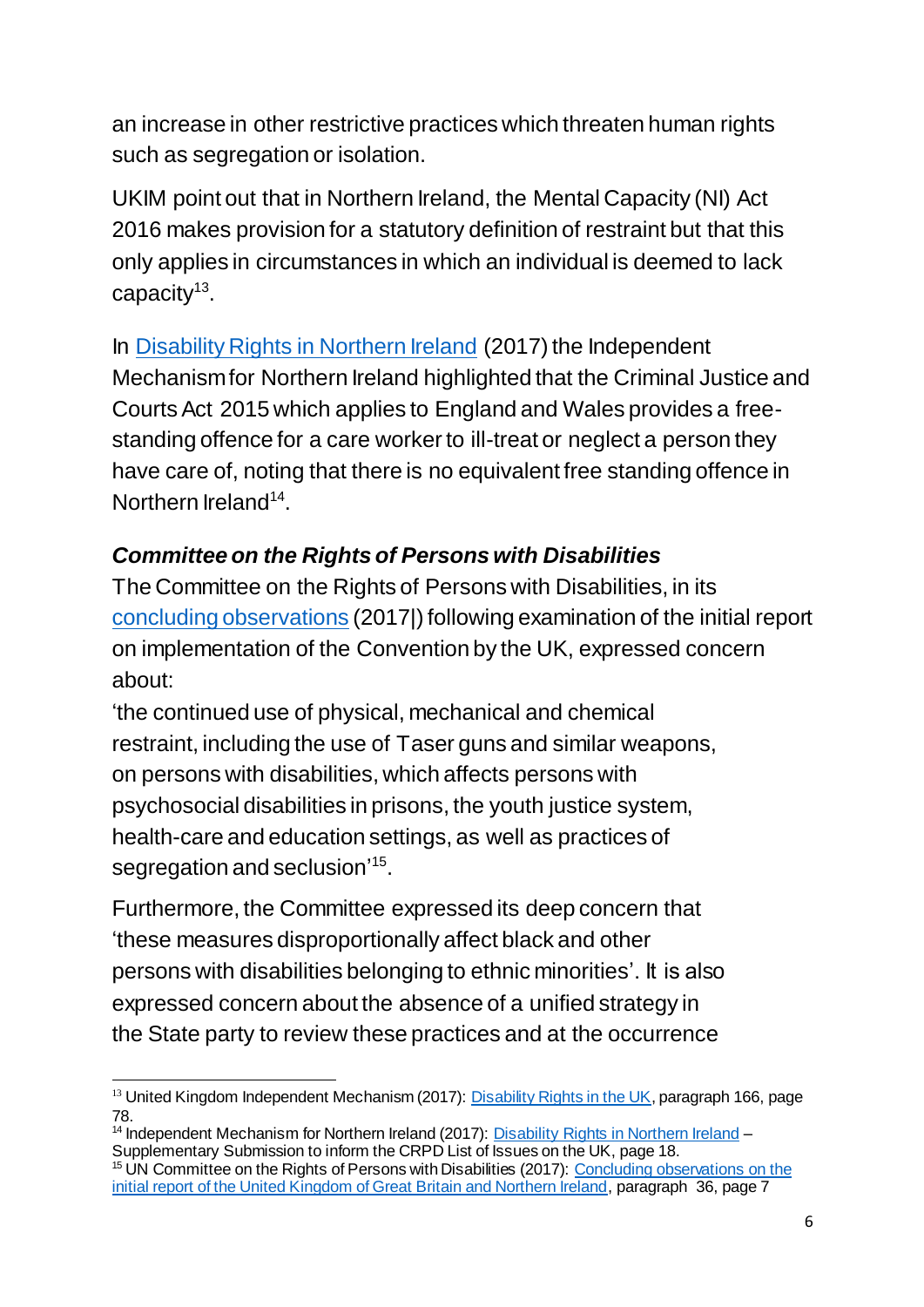of non-consensual electroconvulsive therapy across the devolved governments and particularly in Northern Ireland<sup>16</sup>.

The Committee recommended that the State party:

(a) Adopt appropriate measures to eradicate the use of restraint for reasons related to disability within all settings and prevent the use of Taser guns against persons with disabilities, as well as practices of segregation and isolation that may amount to torture or inhuman or degrading treatment;

(b) Set up strategies, in collaboration with monitoring authorities and national human rights institutions, in order to identify and prevent the use of restraint for children and young persons with disabilities;

(c) Implement the outstanding recommendations contained in the February 2015 report of the inquiry by the Equality and Human Rights Commission entitled "Preventing Deaths in Detention of Adults with Mental Health Conditions";

(d) Prohibit any use of non-consensual electroconvulsive therapy on the basis of any form of impairment, in all regions, ensure that safeguards are based on the human rights model and are not limited to medical criteria, and work through appropriate authorities toensure monitoring of this development, particularly in Northern Ireland<sup>17</sup>.

 $\overline{a}$ <sup>16</sup> United Nations Committee on the Rights of Persons with Disabilities (2017): Concluding observations [on the initial report of the United Kingdom of Great Britain and Northern Ireland](https://www.equalityni.org/ECNI/media/ECNI/Publications/Delivering%20Equality/CRPD-ConcludingObservationsAug17.pdf), paragraph 36, pages 7-8

<sup>&</sup>lt;sup>17</sup> United Nations Committee on the Rights of Persons with Disabilities (2017): Concluding observations [on the initial report of the United Kingdom of Great Britain and Northern Ireland](https://www.equalityni.org/ECNI/media/ECNI/Publications/Delivering%20Equality/CRPD-ConcludingObservationsAug17.pdf), paragraph 37, page 8.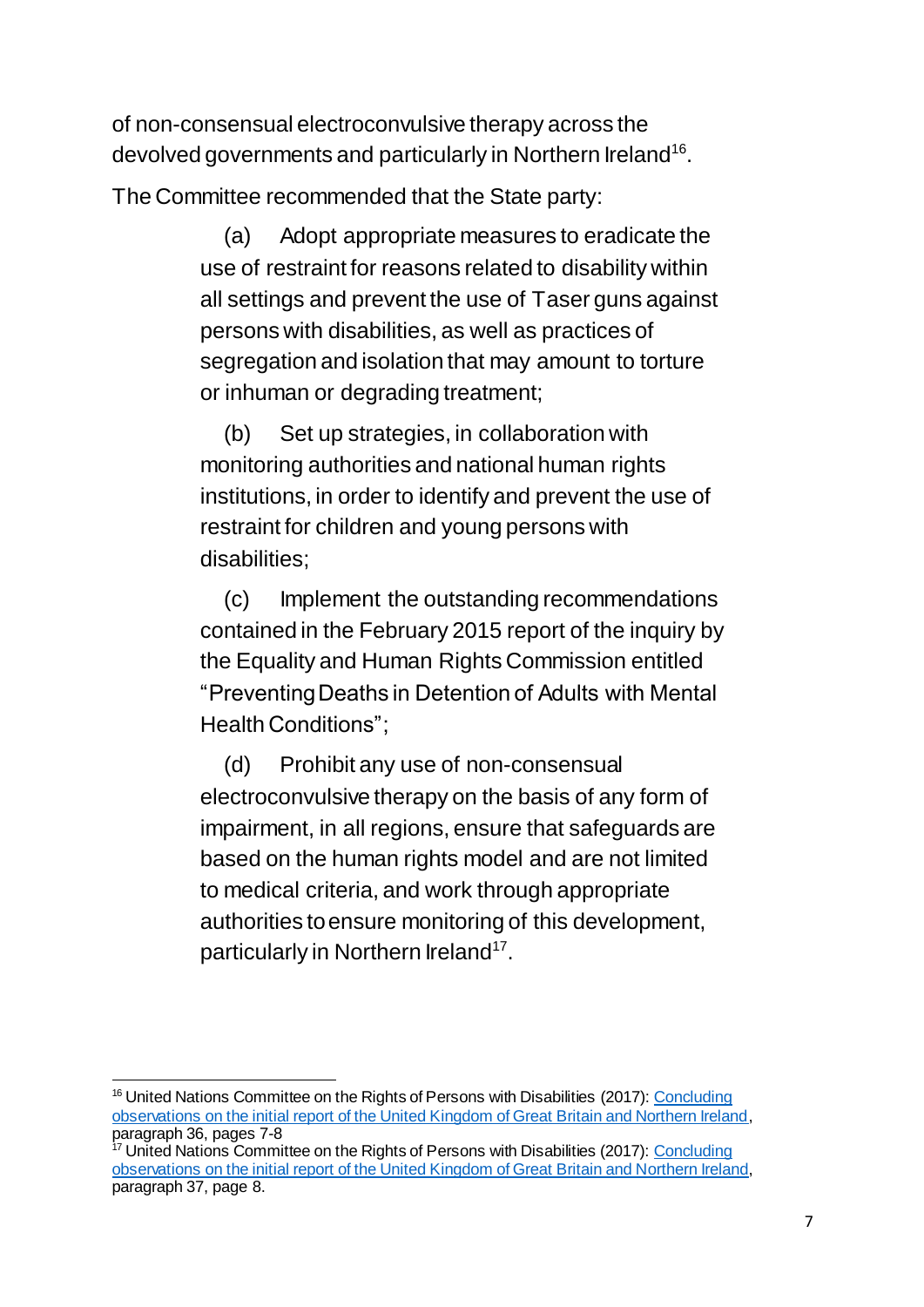## *Conclusion*

In the context of the above-mentioned concerns and best practice guidance, the Equality Commission welcomes the acknowledgement in the consultation document that *'Best practice highlights that restrictive interventions, restraint and seclusion should only be used as last resort when all other interventions have been exhausted and there is a presenting risk to the person or to others'*<sup>18</sup>, and the direction that any restraint should represent the least restrictive intervention, for the least amount of time possible, proportionate to the prevailing risks and that all use of restraint must be monitored and recorded<sup>19</sup>.

We also welcome that the seven standards set out in the consultation document are underpinned by the principle of early intervention measures to minimise and eliminate the occurrence of restrictive practices and promote the principle of least restriction possible; the proposed establishment of a baseline of the use of all restrictive interventions;and the development of a standardised, regional approach to recognition, implementation, recording, monitoring, learning and quality improvement $^{20}$ .

The Commission also acknowledge the designation of analytical and monitoring roles respectively to the Public Health Agency and the Regulation and Quality Assurance Agency.

## *Recommendations*

The Commission notes that the policy sets out provision for 'exceptional' circumstances where prone restraint is permissible but does not define what might constitute such circumstances are or provide examples $^{21}$ .

 $\overline{a}$ <sup>18</sup> Department of Health (2021): Regional Policy on the use of Restrictive Practices in Health and [Social Care Settings](https://www.health-ni.gov.uk/sites/default/files/consultations/health/doh-draft-reg-pol-restrict-practice.pdf), paragraph 1.3, page 1.

 $19$  lbid, paragraphs 5.18 and 5.20 page 12.

 $20$  Ibid, paragraphs 1.6 – 1.8, page 1.

 $21$  Ibid, paragraph 5.25 (vii), page 13.